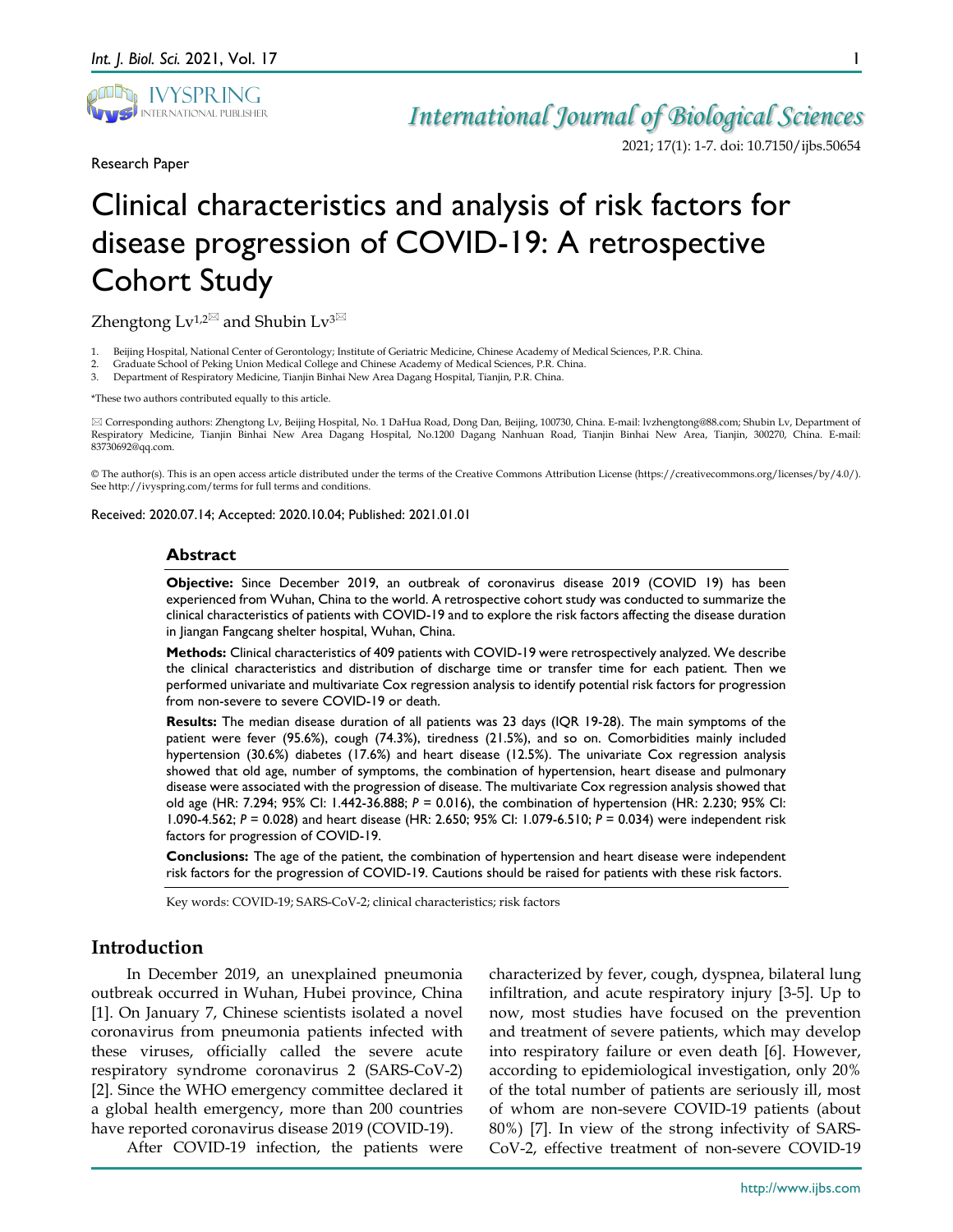patients is an important means to prevent the conversion of such patients to severe COVID-19 and even death, which is conducive to reversing the overload of hospitals and preventing the large-scale spread of the epidemic.

To this end, the Chinese government has set up 14 Fangcang shelter hospitals in Wuhan for the treatment of non-severe COVID-19 patients [8]. In this study, we retrospectively analyzed the COVID-19 patients in Wuhan Jiangan Fangcang shelter hospital to explored the risk factors that affected the duration of the disease, so as to formulate individualized preventive and therapeutic methods in advance for high-risk patients, take effective preventive measures as soon as possible, and prevent them from turning to severe or death cases.

## **Methods**

#### **Study design and participants**

This study was a retrospective cohort study, which included COVID-19 patients in zone B and zone C of Wuhan Jiangan Fangcang shelter hospital from February 2020 to March 2020. Wuhan Jiangan Fangcang shelter hospital was managed by workers of Tianjin national medical team. This study was approved by the institutional ethics board of Tianjin national medical team. Written informed consent was waived by the institutional ethics board of the hospital, but oral consent was obtained from all the patients. This study was strictly reported according to STROBE statement.

#### **Inclusion criteria, exclusion criteria and other criteria**

The inclusion criteria were as follows: (1) all

patients were confirmed to be COVID-19 by nucleic acid testing; (2) the disease types were non-severe, including mild (with mild clinical symptoms and no pneumonia on imaging) and common (with fever, respiratory tract infection and other symptoms, and pneumonia on imaging); (3) all clinical data required for the study were complete; (4) adults over 18 years old. The exclusion criteria were as follows: (1) patients who have not been confirmed by nucleic acid testing; (2) the disease types were severe at the time of diagnosis; (3) patients with incomplete clinical data. (4) The patient has a mental illness or other condition that affects their insight. In addition, **Table 1** showed the criteria of patient admission, the criteria of transfer and the criteria of discharge of Fangcang shelter hospital.

#### **Treatment**

The general treatment included bed rest, support treatment, symptomatic treatment, sufficient heat, psychological guidance and masks for all patients during hospitalization. After assessment by the responsible doctor, patients with SpO2≤95% would be given nasal catheter oxygen. Antiviral drugs mainly included Abidol and Oseltamivir. In case of suspected bacterial infection, antibiotics including Cefdinir, Moxifloxacin, Levofloxacin and Azithromycin could be used or treatment. Patients could also receive traditional Chinese medicine treatment, such as Qingfei paidutang. If the patient had fever, physical cooling was recommended firstly. If the temperature was more than 38.5 °C, the patient could take medicine to cool down as appropriate (such as Ibuprofen).

| No. | Admission criteria                                                                                                                                                                     | Transfer criteria                                                                                                                                             | Discharge criteria                                                                                                   |
|-----|----------------------------------------------------------------------------------------------------------------------------------------------------------------------------------------|---------------------------------------------------------------------------------------------------------------------------------------------------------------|----------------------------------------------------------------------------------------------------------------------|
| 1   | Mild signs or symptoms (mild clinical symptoms, imaging shows<br>no signs of pneumonia) to moderate signs or symptoms (fever,<br>respiratory tract symptoms, imaging shows pneumonia). | Respiratory distress, breathing rate≥30<br>beats per min                                                                                                      | The body temperature is normal for more<br>than 3 days.                                                              |
| 2   | Have the ability to live and walk independently.                                                                                                                                       | SpO2≤93% in resting state.                                                                                                                                    | Respiratory symptoms improved<br>significantly.                                                                      |
| 3   | No severe chronic diseases, including heart, liver, lung, kidney,<br>brain and other important organ diseases.                                                                         | $PaO2/FiO2 \leq 300$ mmHg<br>$(1 \text{ mmHg} = 0.133 \text{ kPa}).$                                                                                          | Imaging showed significant absorption of<br>lung inflammation.                                                       |
| 4   | No history of mental illness.                                                                                                                                                          | After treatment, the body temperature<br>remained above 38.5 °C for more than 2<br>days.                                                                      | Negative test of respiratory virus nucleic<br>acid for 2 consecutive times (sampling<br>interval of at least 1 day). |
| 5   | SpO2>93% and breathing rate <30 beats per min in resting state.                                                                                                                        | Have severe chronic diseases, including<br>heart, liver, lung, kidney, brain and other<br>important organ diseases (also including<br>hemodialysis patients). | Without additional oxygen absorption,<br>SpO2>95%.                                                                   |
| 6   | Other cases need special explanation.                                                                                                                                                  | No independent living ability.                                                                                                                                | The duration of the disease has exceeded<br>14 days.                                                                 |
| 7   |                                                                                                                                                                                        | Suffering from mental illness, mania, etc.                                                                                                                    |                                                                                                                      |
| 8   |                                                                                                                                                                                        | Other cases need special explanation.                                                                                                                         |                                                                                                                      |
|     | <b>Note:</b> All the above conditions must be met at the same time.                                                                                                                    | Patients who meet one of the above<br>criteria will be transferred.                                                                                           | All the above conditions must be met at<br>the same time.                                                            |

**Table 1.** The criteria of patient admission, the criteria of transfer and the criteria of discharge of Fangcang shelter hospital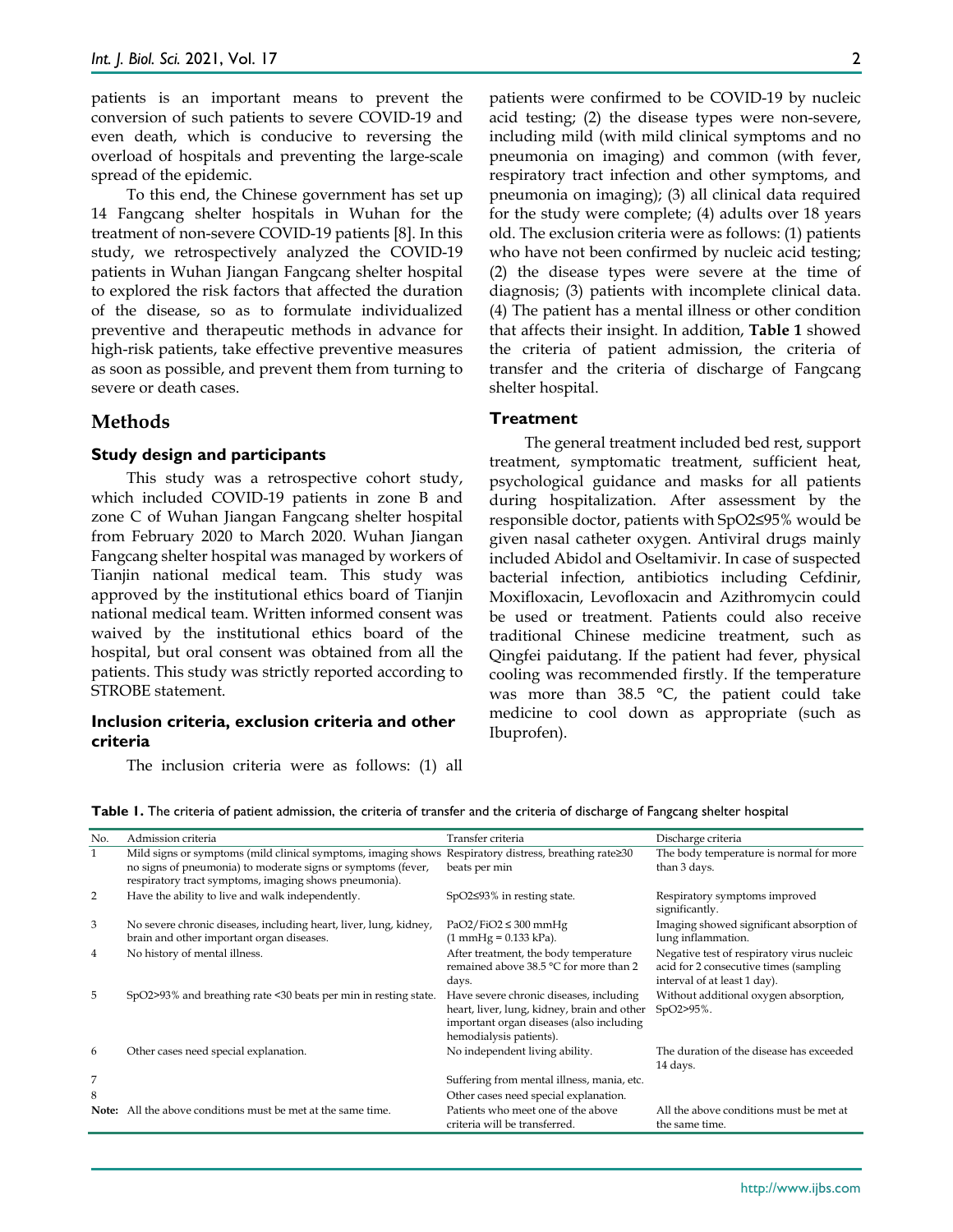#### **Outcomes**

The disease duration of all patients was recorded (The disease duration defined as from the onset of symptoms to the end of discharge). The basic clinical features, comorbidities and CT findings were also recorded. The primary outcome is the risk factors for progression from non-severe to severe COVID-19 or death.

### **Data collection**

All patients were asked to fill in simple admission records before admission. All clinical characteristics of patients were obtained by collecting these admission records. The discharge date of all patients was recorded every day. By investigating the original records, the patient's disease duration time could be obtained from the time of symptom onset to the time of patient discharge.

#### **Sample size calculation**

In this study, univariate and multivariate Cox regression analysis were performed to determine the independent effect of risk factors for progression from non-severe to severe COVID-19 or death. For sample size estimation, at least 10 samples are generally required as events per variable [9]. There were 17 independent variables in this study, so each group needed at least 170 cases, and the total sample size needed at least 340 cases.

#### **Statistical analysis**

Frequency and percentage are used to describe the categorical variables, and the continuous variables were described by mean and standard deviation. Categorical variables were analyzed using Chisquared test. Continuous variables were analyzed using Student's *t* test. Variables showing a *P* value < 0.05 in univariable analysis were considered as candidates for the multivariate Cox regression model, and a forward stepwise method was used to determine the final multivariable model. SPSS 19.0 was used for the statistical analysis.

## **Results**

#### **Clinical characteristics of all patients**

By summarizing all admission and discharge records and following strict inclusion and exclusion criteria, a total of 409 COVID-19 patients were enrolled in this study (**Figure 1**). Among them, 48 were severe patients and 361 were non-severe patients. Of the 48 severe patients, 20 died as a result of exacerbations. The rest of the severe patients and all the non-severe patients recovered and were discharged from hospital. **Figure 2** showed the

discharge time or transfer time for each patient. The average age of all patients was  $50.47 \pm 12.43$  years. The median duration of all patients was 23 (IQR 19-28) days. The main symptoms of the patient were fever (95.6%) and cough (74.3%), followed by tiredness (21.5%), sputum (18.1%), body aches (15.6%) and diarrhea (7.8%). Comorbidities were present in nearly half of the patients, mainly including hypertension (30.6%) diabetes (17.6%) and heart disease (12.5%). CT signs of pulmonary infection were also present in almost half of the patients, 68.0% of whom showed ground-glass opacity and 60.6% which showed bilateral pulmonary infiltration (**Table 2**).

**Table 2.** Clinical characteristics of severe and non-severe COVID-19 patients

| Items                               | All patients | Severe patients | Non-severe patients |  |  |  |  |  |
|-------------------------------------|--------------|-----------------|---------------------|--|--|--|--|--|
|                                     | $(n = 409)$  | $(n = 48)$      | $(n = 361)$         |  |  |  |  |  |
| Gender                              |              |                 |                     |  |  |  |  |  |
| Male                                | 188, 46.0%   | 24, 50.0%       | 164, 45.4%          |  |  |  |  |  |
| Female                              | 221, 54.0%   | 24, 50.0%       | 197, 54.6%          |  |  |  |  |  |
| Age                                 | 50.47±12.43  | 62.98±6.80      | 48.80±12.05         |  |  |  |  |  |
| Disease type                        |              |                 |                     |  |  |  |  |  |
| Mild                                | 46, 11.2%    | 0,0%            | 46, 12.7%           |  |  |  |  |  |
| Common                              | 315, 77.0%   | $0,0\%$         | 315, 87.3%          |  |  |  |  |  |
| Severe                              | 48, 11.8%    | 48, 100%        | $0,0\%$             |  |  |  |  |  |
| Fever                               |              |                 |                     |  |  |  |  |  |
| Yes                                 | 391, 95.6%   | 46, 95.8%       | 345, 95.6%          |  |  |  |  |  |
| No                                  | 18, 4.4%     | 2, 4.2%         | 16, 4.4%            |  |  |  |  |  |
| Cough                               |              |                 |                     |  |  |  |  |  |
| Yes                                 | 304, 74.3%   | 38, 79.2%       | 266, 73.7%          |  |  |  |  |  |
| No                                  | 105, 25.7%   | 10, 20.8%       | 95, 26.3%           |  |  |  |  |  |
| Tiredness                           |              |                 |                     |  |  |  |  |  |
| Yes                                 | 88, 21.5%    | 11, 22.9%       | 77, 21.3%           |  |  |  |  |  |
| No                                  | 321, 78.5%   | 37, 77.1%       | 284, 78.7%          |  |  |  |  |  |
| Sputum                              |              |                 |                     |  |  |  |  |  |
| Yes                                 | 74, 18.1%    | 10, 20.8%       | 64, 17.7%           |  |  |  |  |  |
| No                                  | 335, 81.9%   | 38, 79.2%       | 297, 82.3%          |  |  |  |  |  |
| <b>Body aches</b>                   |              |                 |                     |  |  |  |  |  |
| Yes                                 | 64, 15.6%    | 12, 25.0%       | 52,14.4%            |  |  |  |  |  |
| No                                  | 345, 84.4%   | 36, 75.0%       | 309, 85.6%          |  |  |  |  |  |
| Diarrhea                            |              |                 |                     |  |  |  |  |  |
| Yes                                 | 32, 7.8%     | 9, 18.8%        | 23, 6.4%            |  |  |  |  |  |
| No                                  | 377, 92.2%   | 39, 81.3%       | 338, 93.6%          |  |  |  |  |  |
| Number of symptoms                  | $2(1-5)$     | $3(1-4)$        | $2(1-5)$            |  |  |  |  |  |
| Hypertension                        |              |                 |                     |  |  |  |  |  |
| Yes                                 | 125, 30.6%   | 23, 47.9%       | 102, 28.3%          |  |  |  |  |  |
| No                                  | 284, 69.4%   | 25, 52.1%       | 259, 71.7%          |  |  |  |  |  |
| <b>Diabetes</b>                     |              |                 |                     |  |  |  |  |  |
| Yes                                 | 72, 17.6%    | 15, 31.3%       | 57, 15.8%           |  |  |  |  |  |
| No                                  | 337, 82.4%   | 33, 68.8%       | 304, 84.2%          |  |  |  |  |  |
| <b>Heart disease</b>                |              |                 |                     |  |  |  |  |  |
| Yes                                 | 51, 12.5%    | 9, 18.8%        | 42, 11.6%           |  |  |  |  |  |
| No                                  | 358, 87.5%   | 39, 81.3%       | 319, 88.4%          |  |  |  |  |  |
| Pulmonary disease                   |              |                 |                     |  |  |  |  |  |
| Yes                                 | 17, 4.2%     | 4,8.3%          | 13, 3.6%            |  |  |  |  |  |
| No                                  | 392, 95.8%   | 44, 91.7%       | 348, 96.4%          |  |  |  |  |  |
| Other comorbidities                 |              |                 |                     |  |  |  |  |  |
| Yes                                 |              | 9, 18.8%        |                     |  |  |  |  |  |
| No                                  | 57, 13.9%    |                 | 48, 13.3%           |  |  |  |  |  |
|                                     | 352, 86.1%   | 39, 81.3%       | 313, 86.7%          |  |  |  |  |  |
| CT ground-glass opacity             |              |                 |                     |  |  |  |  |  |
| Yes                                 | 278, 68.0%   | 39, 81.3%       | 239, 66.2%          |  |  |  |  |  |
| No                                  | 131, 32.0%   | 9, 18.8%        | 122, 33.8%          |  |  |  |  |  |
| CT bilateral pulmonary infiltration |              |                 |                     |  |  |  |  |  |
| Yes                                 | 248, 60.6%   | 36, 75.0%       | 212, 58.7%          |  |  |  |  |  |
| No                                  | 161, 39.4%   | 12, 25.0%       | 149, 41.3%          |  |  |  |  |  |
| Disease duration                    | 23 (19-28)   | 37 (32-43)      | 22 (19-26)          |  |  |  |  |  |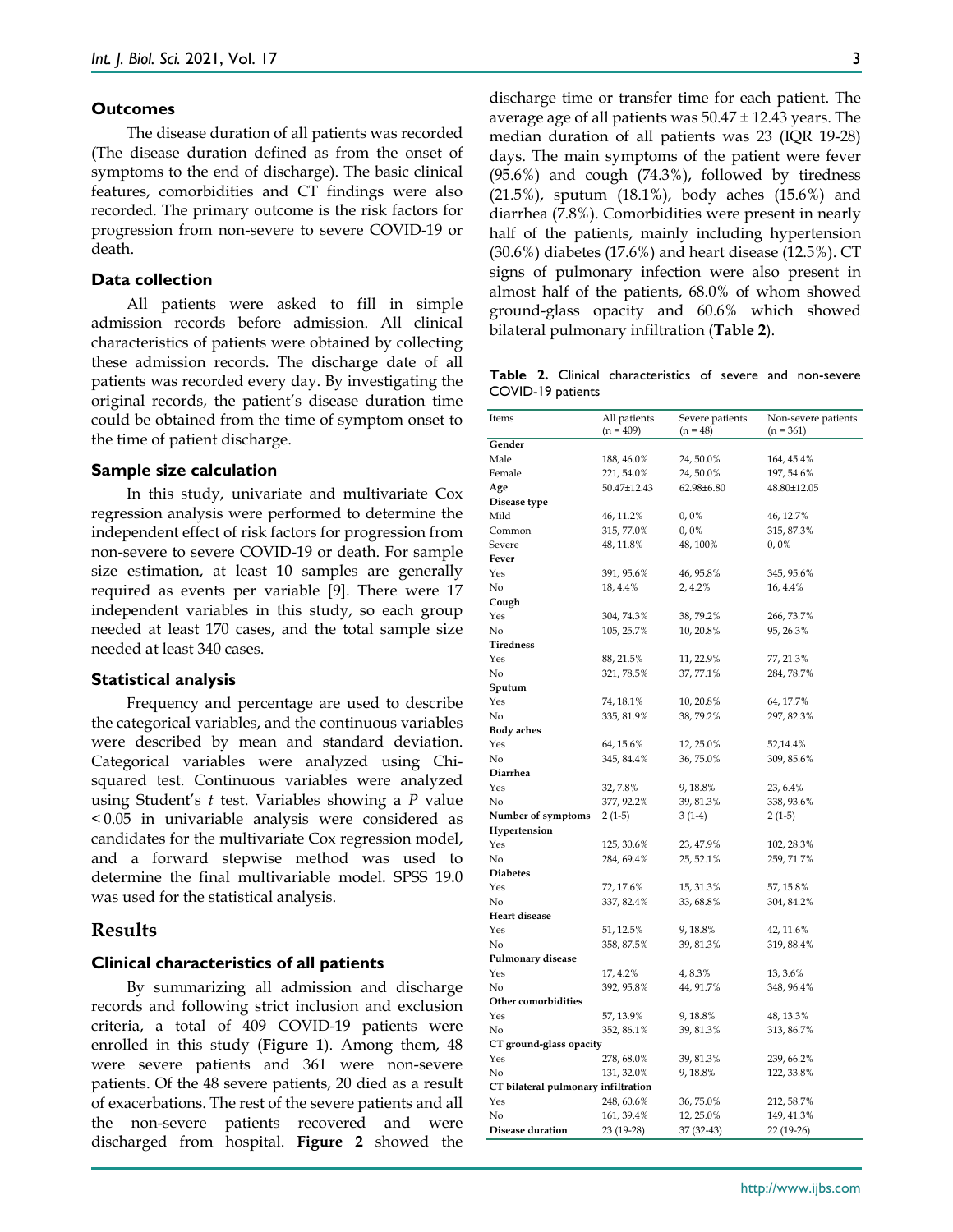

 $\blacksquare$  Non-severe  $\blacksquare$  Transfer to a superior hospital

Figure 2. The distribution of discharge time or transfer time for each patient.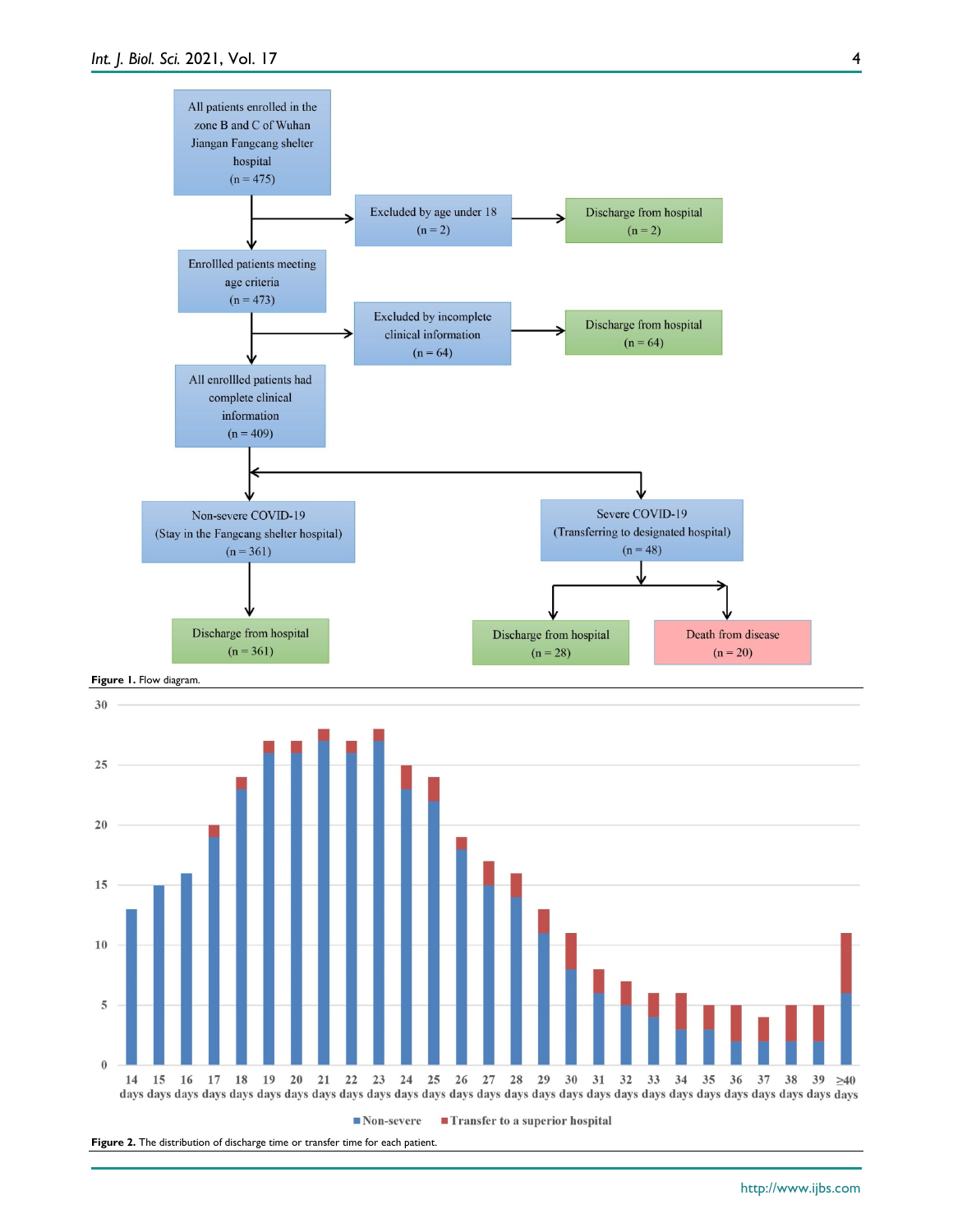## **The risk factors for non-severe to severe COVID-19 (including death)**

Univariate Cox regression analysis indicated that old age (HR: 4.522; 95% CI: 1.067-19.168; P = 0.041), the number of symptoms (HR: 2.055; 95% CI: 1.091-3.871; P = 0.026), the combination of hypertension (HR: 2.544; 95% CI: 1.389-4.659; P = 0.002), heart disease (HR: 2.220; 95% CI: 1.212-4.065; P = 0.010), pulmonary disease (HR: 2.114; 95% CI: 1.070-4.179;  $P = 0.031$ ) and other comorbidities (HR: 1.838; 95% CI: 1.006-3.360; P = 0.048) were the risk factors for the progression from non-severe to severe COVID-19 (including death) (**Table 3**). Multivariate Cox regression analysis showed that old age (HR: 7.294; 95% CI: 1.442-36.888; P = 0.016), the combination of hypertension (HR: 2.230; 95% CI: 1.090-4.562;  $P = 0.028$ ) and heart disease (HR: 2.650; 95% CI: 1.079-6.510; P = 0.034) were independent risk factors for progression from non-severe to severe COVID-19 (including death) (**Table 3**).

**Table 3.** Univariate and multivariate Cox regression survival analysis of risk factor for progression to severe COVID-19

| Items                           | Univariate analysis |                  |               | Multivariate analysis |                  |          |
|---------------------------------|---------------------|------------------|---------------|-----------------------|------------------|----------|
|                                 | HR                  | <b>HR.95% CI</b> | P             | HR                    | <b>HR.95% CI</b> | P        |
| Age $(>50 \text{ vs. } \le 50)$ | 4.522               | 1.067-19.168     | $0.041*$      | 7.294                 | 1.442-36.888     | $0.016*$ |
| Fever (Yes vs. No)              | 1.391               | 0.331-5.837      | 0.652         | 0.614                 | 0.109-3.488      | 0.579    |
| Cough (Yes vs. No)              | 1.251               | 0.621-2.520      | 0.531         | 1.327                 | 0.523-3.366      | 0.551    |
| Sputum (Yes vs. No)             | 1.524               | 0.833-2.790      | 0.172         | 1.734                 | 0.778-3.865      | 0.178    |
| Tiredness (Yes vs. No)          | 1.125               | $0.625 - 2.026$  | 0.694         | 0.606                 | 0.237-1.551      | 0.297    |
| Body aches (Yes vs. No)         | 1.949               | 0.994-3.822      | 0.052         | 2.403                 | $0.962 - 6.007$  | 0.061    |
| Diarrhea (Yes vs. No)           | 1.570               | 0.751-3.283      | 0.231         | 1.822                 | 0.716-4.634      | 0.208    |
| Number of symptoms              | 2.055               | 1.091-3.871      | $0.026*$      | 2.500                 | 0.676-9.241      | 0.170    |
| $(≥3 \text{ vs. } ≤3)$          |                     |                  |               |                       |                  |          |
| Hypertension                    | 2.544               | 1.389-4.659      | $0.002*$      | 2.230                 | 1.090-4.562      | $0.028*$ |
| (Yes vs. No)                    |                     |                  |               |                       |                  |          |
| Diabetes (Yes vs. No)           | 1.291               | 0.698-2.388      | 0.416         | 1.548                 | $0.739 - 3.240$  | 0.246    |
| Heart disease                   | 2.220               | 1.212-4.065      | $0.010*$      | 2.650                 | 1.079-6.510      | $0.034*$ |
| (Yes vs. No)                    |                     |                  |               |                       |                  |          |
| Pulmonary disease               | 2.114               | 1.070-4.179      | $0.031*0.858$ |                       | 0.327-2.249      | 0.755    |
| (Yes vs. No)                    |                     |                  |               |                       |                  |          |
| Other comorbidities             | 1.838               | 1.006-3.360      | $0.048*$      | 1.027                 | $0.510 - 2.069$  | 0.941    |
| (Yes vs. No)                    |                     |                  |               |                       |                  |          |
| CT ground-glass                 | 1.272               | 0.525-3.084      | 0.594         | 0.955                 | $0.367 - 2.487$  | 0.925    |
| opacity (Yes vs. No)            |                     |                  |               |                       |                  |          |
| CT bilateral pulmonary          | 1.199               | 0.618-2.327      | 0.592         | 1.044                 | $0.495 - 2.203$  | 0.909    |
| infiltration (Yes vs. No)       |                     |                  |               |                       |                  |          |

# **Discussion**

Wuhan was the epicentre of COVID-19 in China and around the world, in which the confirmed cases accounted for 80% of China's confirmed cases. At the height of the outbreak, the Chinese government quickly set up 16 Fangcang shelter hospitals in Wuhan. Fangcang shelter hospital refers to a novel concept: large, temporary hospitals built by converting public venues, such as stadiums and exhibition centres, into health-care facilities to isolate patients with non-severe novel coronavirus patients

[8]. Since non-severe patients accounted for 80% of the total number of patients, Fangcang shelter hospitals isolated thousands of patients, provided high-quality medical treatment and care, and fulfilled an important triage function. However, there are also a considerable number of COVID-19 patients under severe or even critical condition complicated with severe pneumonia, acute respiratory distress syndrome, acute respiratory failure or multiple organ failure. It is crucial to identify these high-risk group patients. So, we reported on a single-institution summary about non-severe patients in Wuhan Jiangan Fangcang shelter hospital, with emphasis on the risk factors affecting the disease progression of COVID-19.

Our study showed that old age, hypertension and heart disease were independent risk factors for progression from non-severe to severe COVID-19 (including death). Wang et al. 's study [10] showed that male, elder age, diabetes cardiovascular diseases, chills, dyspnea, SO<sub>2</sub> value of ≤93%, WBC counts of  $>10\times10^{9}/L$  and large consolidated opacity on CT images were all risk factors for aggravation of illness. Edith Sepulchre et al. [11] found that older age, male gender, comorbidities and dyspnea at admission constituted significantly worse prognosis factors. Feng He et al. [12] found that older age, Wuhan exposure history, diarrhea, chronic kidney disease, elevated myoglobin, elevated white blood cell and C-reactive protein were independent risk factors for severe patients with COVID-19.

A meta-analysis about clinical data of COVID-19 involving 10 epidemiology studies showed that the discharge rate of COVID-19 patients was about 52%, and the fatality rate was about 5% [13]. In our Fangcang shelter hospitals, 48 patients were transferred to superior hospitals due to worsening conditions, and 20 of them died in critical condition. The mortality of COVID-19 was 4.89% which was similar to the result of meta-analysis. However, it is remarkable that all of non-severe patients in our and wang et al.'s [10] study was discharged from the Fangcang shelter hospitals, and none died. So, we have enough confidence to cure the non-severe patient. The most difficult task is to treat the severe patient, especially in the absence of evidence supporting an effective drug. Therefore, it is important to identify patients who have the potential to develop severe disease. Early recognition of severe infection may allow early intervention with supportive measures and therapeutics and improve outcomes [14].

First of all, we should pay attention to the age of patients. On the one hand, elderly patients had poor immunity compared with younger patients; on the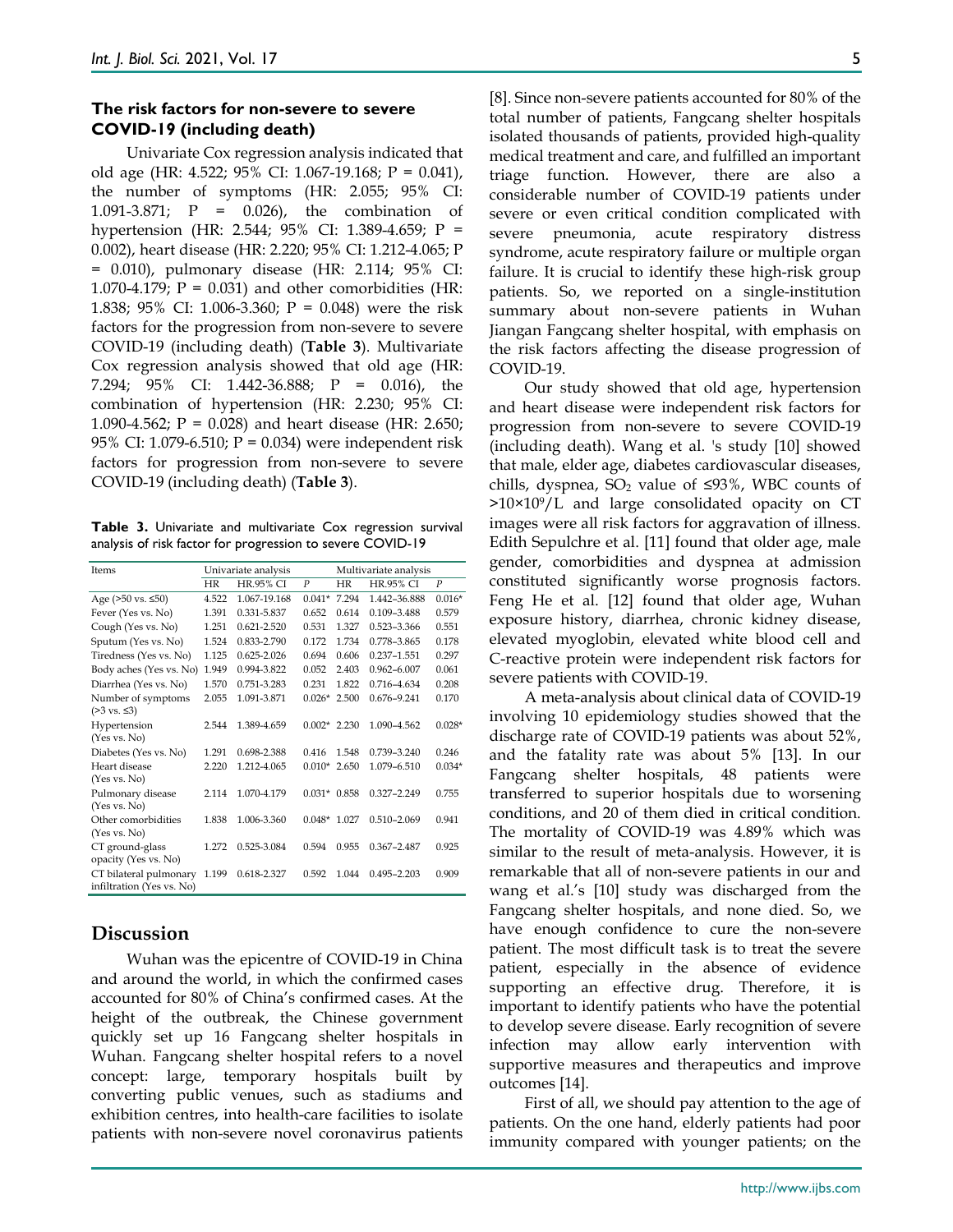other hand, elderly patients were more likely to have other comorbidities. Therefore, it was not difficult to understand that old age was one of the factors affecting the course of disease [15]. A retrospective study of older COVID-19 patients showed that patients who were 65 years and older, the mortality rate was 34.5% (19/55), which was significantly higher than that of younger patients at 4.7% (7/148). And compared with young patients, older patients had more laboratory abnormalities and comorbidities [16]. Therefore, monitoring and supportive treatment of elderly patients should be strengthened.

Second, the number of co-existing symptoms was also correlated with the patients' disease progression and this concept first proposed and discovered in our study. When there were many kinds of symptoms in patients, it meant that the virus load in patients was large, which had seriously affected multiple body systems, not only respiratory system. At this time, the rehabilitation process of the patients needed a long time. With the slow recovery of all systems in the whole body, patients can achieve normal healing, so the course of the patients was prolonged. Therefore, emphasis should be placed on symptomatic and supportive treatment. The relief of objective symptoms was not only beneficial to overcome the disease, but also can enhance patients' confidence, reduce patients' discomfort, anxiety and fear.

Finally, we should pay more attention to the patients with multiple comorbidities, such as hypertension, diabetes, heart disease, pulmonary disease and other comorbidities. Moreover, many studies have shown that patients with these complications were more difficult to treat, more likely to develop disease aggravation, and more likely to lead to death [4,10,16-22]. This was similar to MERS-CoV [23]. Angiotensin converting enzyme 2 (ACE2) was the gateway to SARS-CoV-1 and SARS-CoV-2 [24,25]. The association between ACE2 expression and angiocardiopathy was confirmed in previous studies [26-28]. This partly explained why hypertension and heart disease may affect the progression of COVID-19. Furthermore, it was well known that high level of renin-angiotensin (RAS) is an important cause of hypertension. In a mouse model, activation of RAS can lead to lung injury [24]. It was reasonable to suspect that COVID-19 exacerbated lung injury in patients with hypertension and heart disease by further activating RAS. Diabetes was another risk factor for the prognosis of COVID‐19. Patients with diabetes generally have higher mortality and morbidity to infectious diseases. It may be possibly due to chronic immune system imbalances, metabolic syndrome, or excess nutrition caused by

obesity. On the other side, some viruses were diabetogenic themselves [29]. A study of SARS found that even non-severe patients who had not received glucocorticoid therapy had higher levels of fasting blood glucose [30]. Therefore, one study has suggested that diabetes with SARS-CoV-2 pneumonia may form a vicious circle, which was not conducive to the prognosis of COVID-19 [22].

This study has some limitations. First of all, this study was a retrospective cohort study, lacking the validation of prospective studies. Secondly, when we collected data, a large proportion of patients are excluded due to the lack of relevant clinical data, which may lead to potential selection bias. Finally, due to the limitations of the facilities in Fangcang shelter hospital, routine blood and biochemical tests were not performed on all patients during their hospitalization. Therefore, there is a lack of patients' laboratory examinations. According to the results of previous studies, some laboratory indicators may also be risk factors for the prognosis of patients [17,31].

## **Conclusion**

Patients with older age, hypertension, and heart disease were more likely to deteriorate into severe COVID-19 or even death. These risk factors, as early warning indicators, can alert careful observation and early intervention to prevent disease progression and reduce mortality.

## **Abbreviations**

COVID 19: coronavirus disease 2019; SARS-CoV-2: severe acute respiratory syndrome coronavirus 2; ACE2: Angiotensin converting enzyme 2; RAS: renin-angiotensin.

## **Acknowledgments**

We thank the health workers of Tianjin medical team and all other people working in and supporting the Jiangan Fangcang shelter hospitals in Wuhan, China. We also thank all the patients included in this study.

#### **Contributors**

Zhengtong Lv was responsible for study design, data analysis and article writing. Shubin Lv was responsible for data collection and financial support.

## **Competing Interests**

The authors have declared that no competing interest exists.

## **References**

<sup>1.</sup> Phelan AL, Katz R, Gostin LO. The Novel Coronavirus Originating in Wuhan, China: Challenges for Global Health Governance. JAMA. 2020; 323: 709-710.